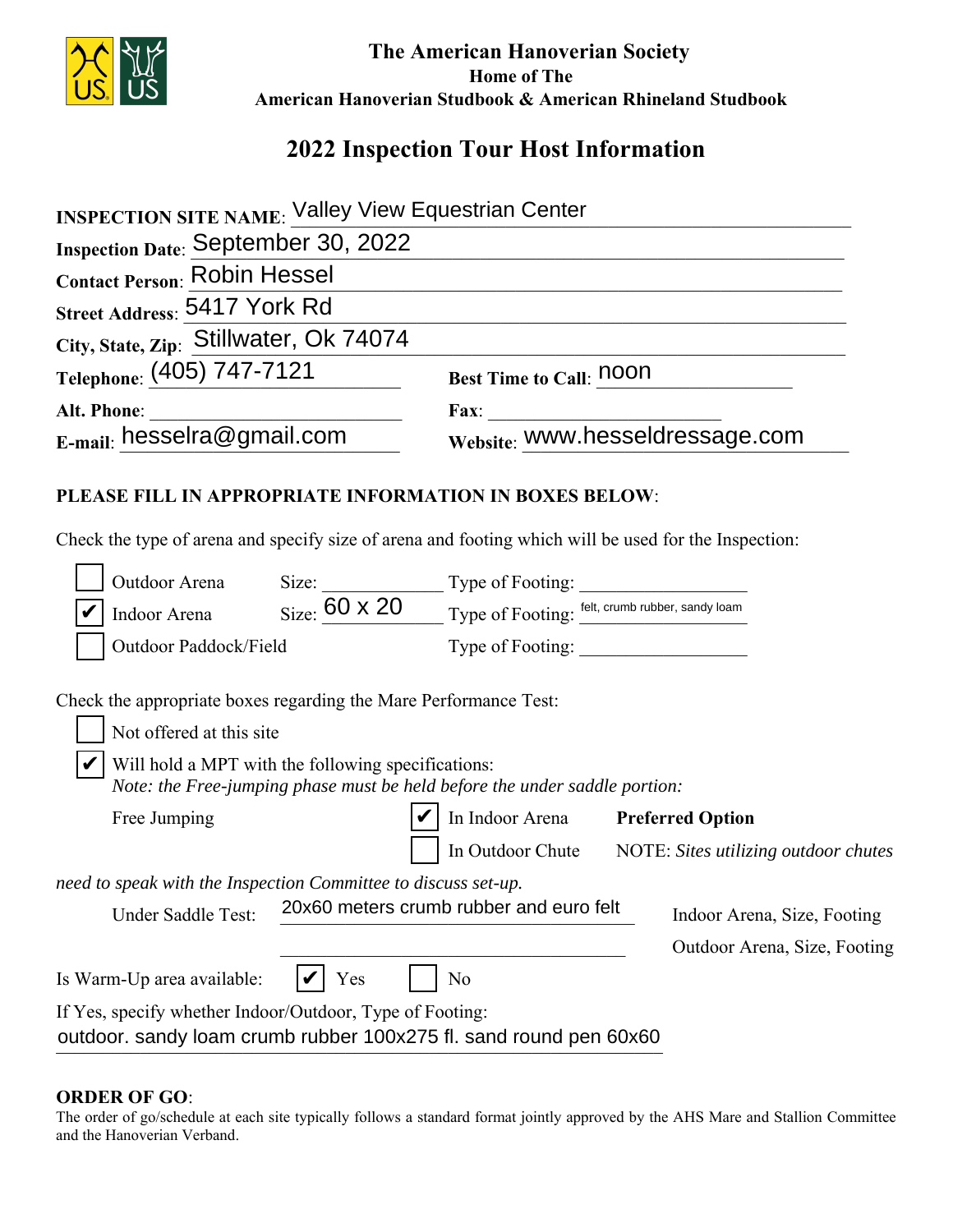- Registration
- Mare Performance Test Free Jumping
- Inspection of non-Hanoverian Mares
- Under saddle portion of the MPT
- Inspection of Hanoverian Mares
- Foal Presentations
- Futurity Classes

**TIME SCHEDULE:** *Note: The time schedule may be revised closer to the inspection date by the Site Host and the AHS Inspection Committee based upon site entries (number of horses) and the finalized travel schedule.* 

Earliest Day/Arrival Time: 1 pm day before, barn closes at 7pm, no exceptions Registration Estimated Start Time:  $\frac{9 \text{ a.m.}}{2}$ Inspection Estimated Start Time:  $\frac{9}{2}$  a.m. Other Schedule Notes: Deadline for stall reservation is 10 days prior, late fee \$25. **HOST SITE DETAILS**: **Stabling/Veterinarian/Fee Policy**  Will Stabling be Available?  $| \mathcal{V} |$  Yes  $| \mathcal{N}$  No If yes, please answer the following: Is Stabling Limited?  $V_{\text{Yes}}$   $\Box$  No Type of Stalls Available: 10x12 and larger. Full doors and half doors Cost, if applicable:  $\frac{$75=2 \text{ day}}{}$  / per stall per night for the day Grounds Fee *if applicable* No Charge for Stabling Grounds Fee is  $\left| \nu \right|$  per horse OR  $\left| \right|$  per owner OR  $\left| \right|$  per trailer no grounds fee Number of Stalls Available: \_\_\_\_\_\_ (number) permanent stalls available on grounds \_\_\_\_\_\_ (number) temporary stalls available on grounds \_\_\_\_\_\_ (number) of permanent stalls available \_\_\_\_ miles from site \_\_\_\_\_\_ (number) of temporary stalls available \_\_\_\_ miles from site. Type of Bedding:  $\vert$  Straw Shavings Other *(please specify)* Bedding/Hay available for purchase on grounds:  $|\mathcal{V}|$  Yes  $|\mathcal{V}|$  No.  $\mathbf{V}$  Yes ✔  $$75=2$  day  $\sqrt{s}$  50  $$^{25}$  = no stall 46 ✔ ✔

If there are any additional stabling notes/restrictions, please explain: Facility notes and rules will be posted; clean up after yourself and your horse.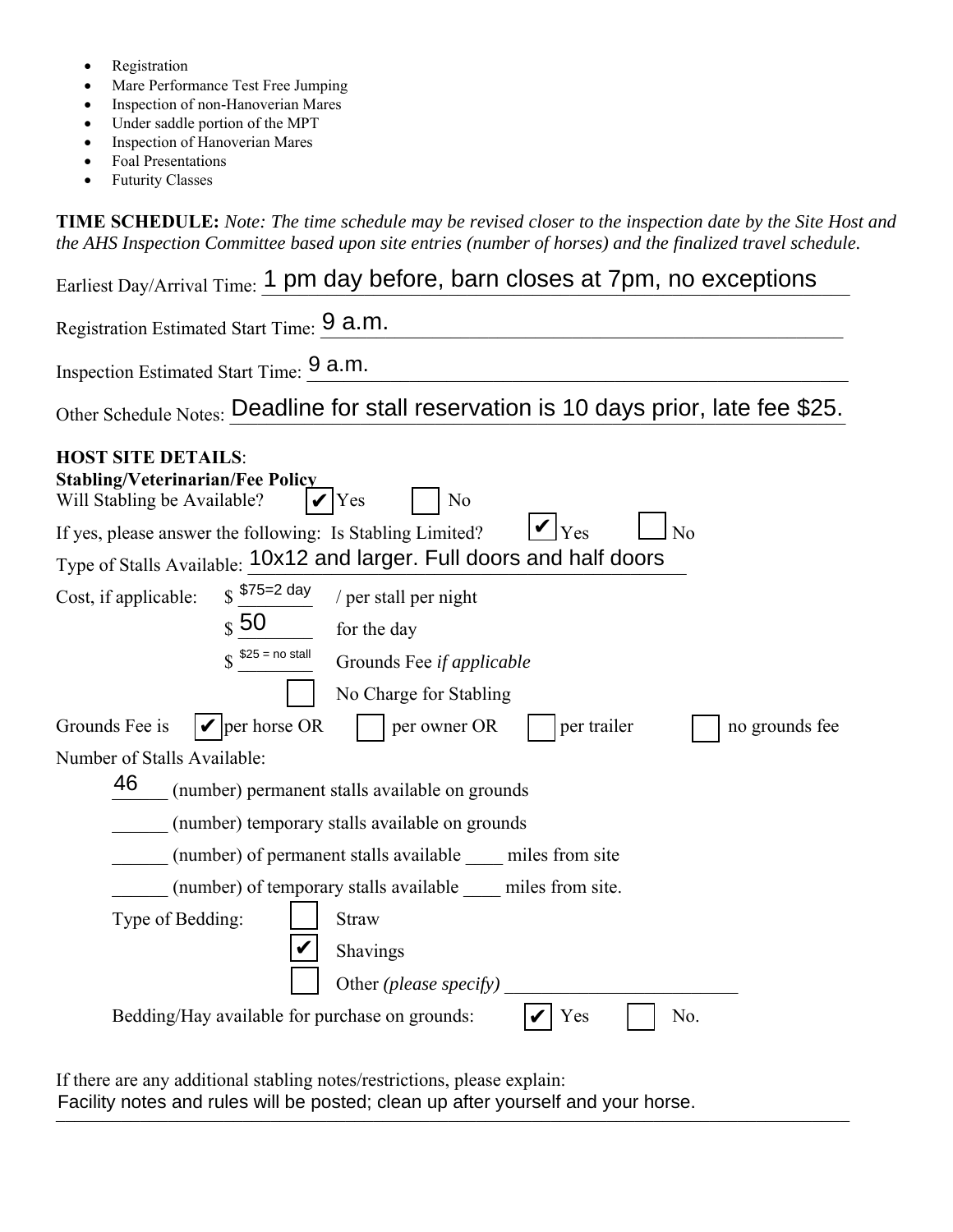If there are any restrictions regarding arrival schedule, please explain:

Please text or call with arrival time at least one day in advance.

| Make Stabling Checks Payable to: Robin Hessel                                 |              |
|-------------------------------------------------------------------------------|--------------|
| Payment should be made: <sup>10 days in advance</sup> At time of reservations | Upon arrival |
| Refund policy: <b>none</b>                                                    |              |
| Name of Veterinarian who will be on call: Benchmark Animal clinic             |              |
| Veterinarian's Telephone Number: (405) 547-8381                               |              |

## **BRANDING**:

| It is the responsibility of the host to either provide or arrange for the provision of a blacksmith's forge. <i>Note:</i> |
|---------------------------------------------------------------------------------------------------------------------------|
| Due to damage to brands, charcoal fires, pipes, gas grills and/or acetylene torches will not be used in lieu of           |
| <i>a forge.</i> NO EXCEPTIONS.                                                                                            |
| Name of individual who will provide a blacksmith's forge: Jack Horsey Farrier                                             |

## **ACCOMMODATIONS**:

Please list two or three motels within easy travel distance of your inspection. We recommend including at least a couple of national chains such as Holiday Inn, Best Western, or Comfort Inn and Suites.

| <b>Fairfield Inn</b>                                                                                                                                                            | Phone: $405-372-6300$             | Miles from Site: 8  |  |  |
|---------------------------------------------------------------------------------------------------------------------------------------------------------------------------------|-----------------------------------|---------------------|--|--|
| Holiday Inn                                                                                                                                                                     | Phone: 405-372-2445               | Miles from Site: 10 |  |  |
| <b>Best Western</b>                                                                                                                                                             | Phone: 405-372-2878               | Miles from Site: 8  |  |  |
| <b>OTHER INFORMATION:</b><br>This site will be limited to 46<br>number of horse OR                                                                                              | No Limit                          |                     |  |  |
| Health Requirements for incoming horses:<br><b>Coggins Test</b><br>Health Certificate<br>Other, explain on next line:<br>Health certifcate within 10 days if from out of state. |                                   |                     |  |  |
| Will Food be Available? If Yes, Available<br>Food will not be available.                                                                                                        | For Purchase; OR                  | Compliments of Host |  |  |
| Spectator Seating Available Near Arena<br>No Dogs on Grounds;<br>Parking Extensive<br>Parking Limited OR                                                                        | Dogs welcome but must be leashed. |                     |  |  |
| Type of Parking Surface: <b>Gravel</b>                                                                                                                                          |                                   |                     |  |  |
| Any Restrictions on lengths of trailers coming in: If so, specify: none                                                                                                         |                                   |                     |  |  |